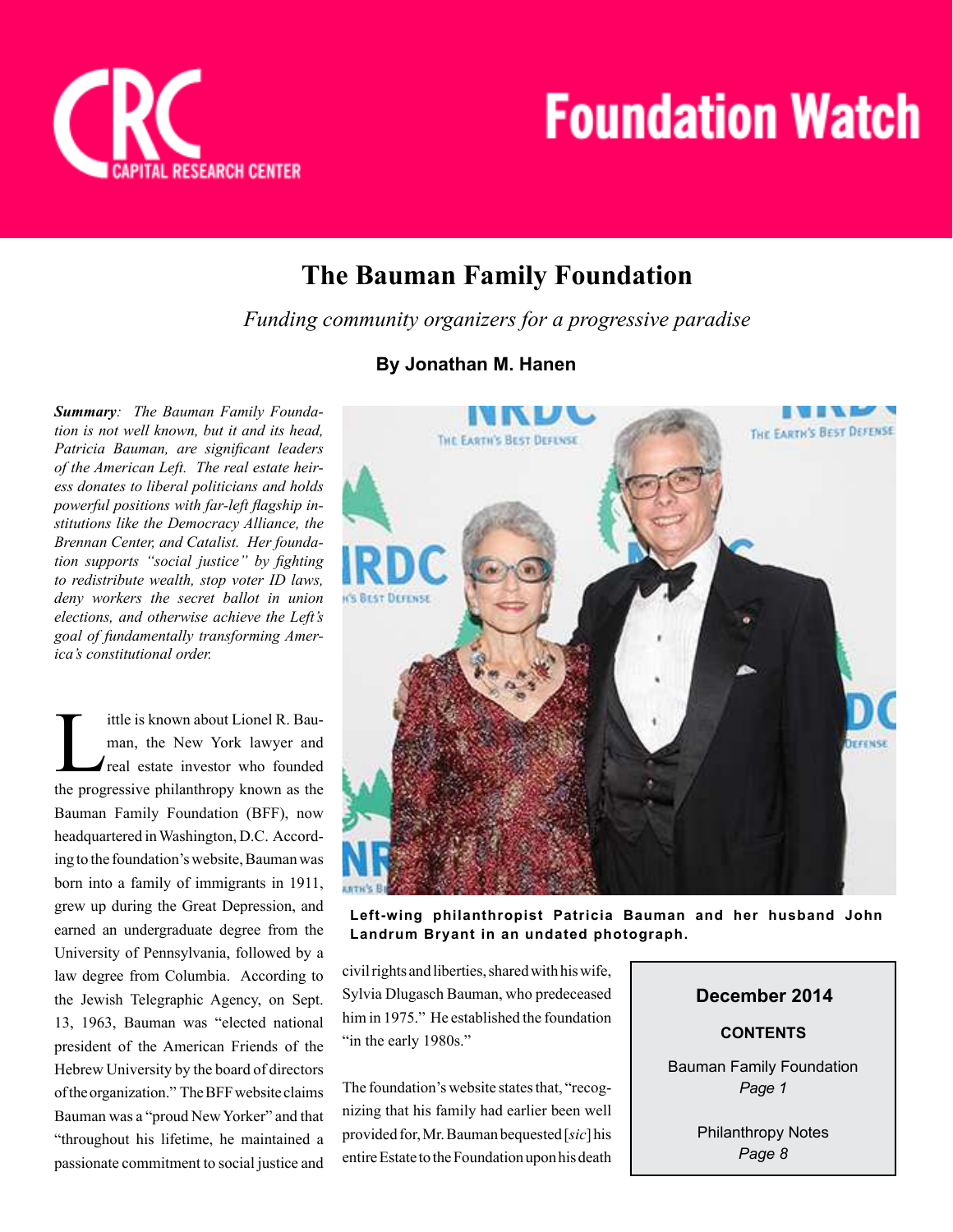in 1987." Although the website provides no documents written by Lionel Bauman regarding his donor intent, the foundation appears to be adhering to its late benefactor's wishes. There is only the testimony of his daughter Patricia Bauman, the foundation's second president, who says, "He believed in philanthropy not just for services or for bricks and mortar, but also for advocacy for progressive social change." The website claims "He was deeply engaged in education and in bringing the arts to disadvantaged children, among his other philanthropies" and that "during his lifetime, Lionel Bauman was a generous supporter of education, the arts and progressive social justice."

"Progressive social change," "social justice," and "economic democracy" are vague terms that are rarely defined by commentators on the far left. In practice, when the demand for social justice comes from the leadership of a left-wing nonprofit, it is typically a shibboleth for the attempt to use the power of the regulatory state to supplant the traditional American notion of justice, which aims for

#### **Editor:** Matthew Vadum

#### **Publisher:** Terrence Scanlon

#### *Foundation Watch*

is published by Capital Research Center, a non-partisan education and research organization, classified by the IRS as a 501(c)(3) public charity.

**Address:** 1513 16th Street, N.W. Washington, DC 20036-1480

**Phone:** (202) 483-6900 **Long-Distance:** (800) 459-3950

**E-mail Address:** mvadum@capitalresearch.org

**Web Site:** http://www.capitalresearch.org

*Organization Trends* welcomes letters to the editor.

**Reprints** are available for \$2.50 prepaid to Capital Research Center.

the equality of all citizens before the law, with the social democratic ideal of justice which aims for equality of result.

In its mission statement, the foundation cleverly cloaks its demand for social justice with the language of the Constitution: "The Bauman Foundation is dedicated to achieving the values of a true democratic society—the common good and general welfare, as articulated in the Constitution. We believe that the struggle for true democracy and progressive political and social change is ongoing."

Coming from a far-left nonprofit like the BFF, this innocent-sounding equation of the common good with social justice betokens nothing less than the unjust Progressive demand for the leveling of civil society by a centrally planned administrative state that would be endowed with the power to choose winners and losers in the market place and to vitiate state and local government with a heap of federal regulations. In this case, the unexplained reference to the "general welfare" clause of the Constitution signifies the indefinite expansion of the federal government's power to regulate interstate commerce into all aspects of state and local governance.

About the specific policy proposals the foundation imagines will enact its vision of social justice the BFF mission statement is equally vague: "At present, the Foundation focuses on advocacy to protect the environment and public health; advocacy to assure the rightto-know and open, responsive government; and non-partisan civic engagement in the political process."

This report will examine the political activities of the recipients of the Bauman Family Foundation's largesse and the views of its board members, with a view to determining what the foundation understands by its goal

of "the common good and general welfare as articulated in the Constitution" and its pursuit of "true democracy and progressive political and social change." By surveying these concrete funding decisions, we can determine the foundation's vision of the role of government in a liberal-democratic political order.

#### **Grant-making Philosophy**

The Bauman Foundation's website says it "focuses its grants on advocacy that encourages systematic changes rather than on those that merely ameliorate symptoms. The Foundation selects and becomes intimately familiar with carefully-chosen policy areas, and it identifies organizations through which it can accomplish its goals. As a result of this approach to its grant-making, the Bauman Foundation does not review unsolicited proposals."

This kind of talk has long been criticized by William Schambra of the Bradley Center for Philanthropy and Civic Renewal, who rebuts the arrogant claims of some philanthropists to attack the "root causes" of social ills. Schambra notes that "John D. Rockefeller himself got the root causes bandwagon rolling in the 1890s by pronouncing that 'the best philanthropy is constantly in search for finalities—a search for cause, an attempt to cure the evils at their source.' In this view, ... scientific philanthropy, armed with new social sciences like economics, sociology, and psychology, could reach the source of ills and finally cure them."

That approach worked with health issues like eradicating hookworm, Schambra continues, but when applied to social problems, it produced little to no real progress and some genuine embarrassments. By the early 1960s, Schambra observes, American philanthropy had switched to a new "root causes" fad, based on the theory that "social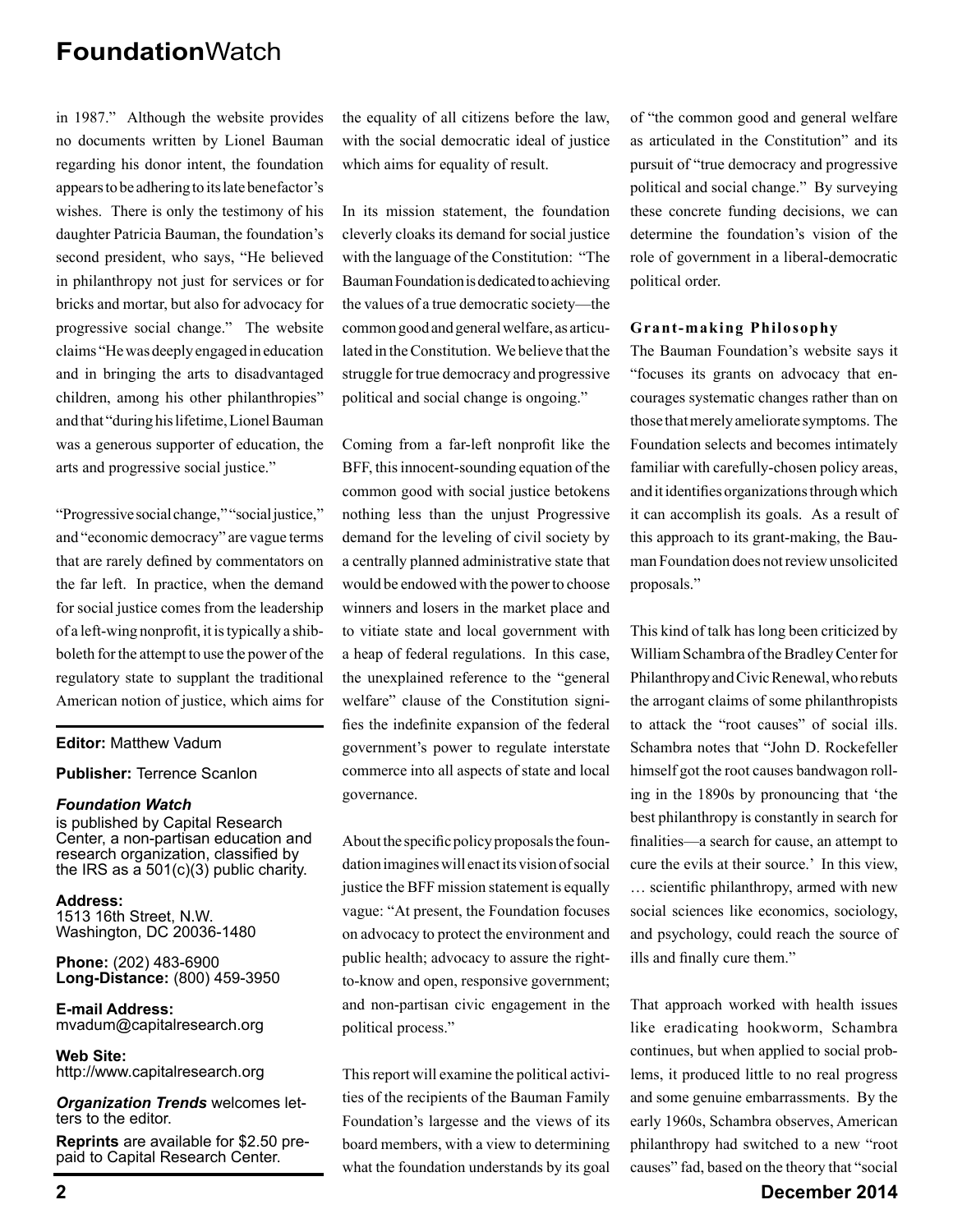ills result less from the problems of individuals than from social-service systems that are insufficiently responsive to the poor," and so "attacking problems at their roots requires not social-science therapy for individuals but political mobilization of groups, who then demand they be given more and better social services."

"This new understanding lay behind the Ford Foundation's support of Mobilization For Youth (MFY) on New York's Lower East Side, which became the model for the War on Poverty's community action program. `The underlying issues are really political. Thus the problems of the poor require political action, and political action requires power,' wrote MFY organizers George Brager and Harry Specht in 1967." How perfectly this hoary 1960s rhetoric fits Bauman's focus on "advocacy that encourages systematic changes."

Each time philanthropists have gone in quest of root causes over the past century, they begin with optimism verging toward arrogance, but somehow the social ills resist their magic and some new fad must replace the last one. "Why such unpleasant failures?" asks Schambra. His answer goes to the heart of what's wrong with the Bauman Foundation's approach:

"Because a philanthropy enthralled with root causes sees individuals as unimportant, passive playthings of social, political, or biological forces which rule humanity and can only be understood and managed by experts. Yet the American way of life is grounded in the opposite view: each individual … is responsible for his or her own behavior and endowed with certain unalienable rights. Consequently, our political system disperses political power so that the sovereign individual is less liable to elite manipulation."

#### **Finances**

The Bauman Foundation describes its finances and its philanthropic causes as follows: "Presently, the Foundation's endowment is between \$90 million and \$100 million. The Foundation gives between \$5 million and \$6 million in grants per year, exceeding the minimum 5 percent payout requirement. The Foundation is intended to have perpetual life. Since its inception, the Foundation has supported environmental health, toxics right to know [*sic*], open government, and civic participation. It has also made special grants in health care and the arts."

This innocent language of "open government" and "civic participation" is belied by the social democratic agenda of the far-left groups that the BFF bankrolls. A brief survey of the BFF's grantees leaves no room for doubt.

#### **Community Organizing**

The BFF has donated \$1,915,000 since 2005 to the Center for Community Change. CCC is a flagship far-left activist group. Founded in 1968 as the first grant recipient of the RFK Memorial Foundation, it boasts of having had a hand in implementing the Community Reinvestment Act of 1974 that used the coercive power of government to strong-arm banks into lending to applicants with substandard credit scores. CRA legislation set the precedent for U.S. Attorney General Janet Reno's lawsuits in the 1990s against banks that denied as few as three minority applicants with insufficient credit. The CRA helped to encourage the mass origination of billions of dollars in bad mortgages and mortgage-backed securities that were primary drivers of the financial collapse of 2007.

Since 2004, CCC's Fair Immigration Reform Movement initiative has advocated for "comprehensive immigration reform." CCC's

website states, "Today, after more than a decade of organizing and the brave advocacy of immigrants, we and our allies continue the fight for comprehensive immigration reform that provides a path to citizenship for 11 million aspiring Americans." With the exception of the National Council of La Raza, no leftist group is as brazenly open about its endorsement of a blanket amnesty for illegal immigrants that would reward law-breakers, encourage more mass illegal immigration, and cheat those who have applied legally to live in the United States. CCC does not even bother to cloak its aim in the rhetorically accommodated language of "comprehensive immigration reform" that polls much better than "amnesty" with the American electorate.

CCC has played a leading role in training so-called community organizers. Precise numbers will never be available, but DiscoverTheNetworks.org asserts that "The Generation Change program trains and mentors new community organizers in an effort to build 'the next generation of [progressive] leaders.' CCC claims that since its inception, it has 'nurtured thousandsof local groups and leaders' across the United States." Likewise, "TheLinchpin Campaign, which has received financial support directly from George Soros' Open Society Institute, seeks 'to spread the word about the power of community organizing and to make the case for serious investment in the growth of [that] sector.'" (For more on CCC, see the September 2013 *Organization Trends*.)

Project Vote has received \$1,660,000 from the foundation since 2003. Project Vote presents itself as a  $501(c)(3)$  public charity that registers minorities and the poor to vote, and litigates against the states on issues involving the National Voter Registration Act (motor-voter law) which requires states to register citizens to vote when they apply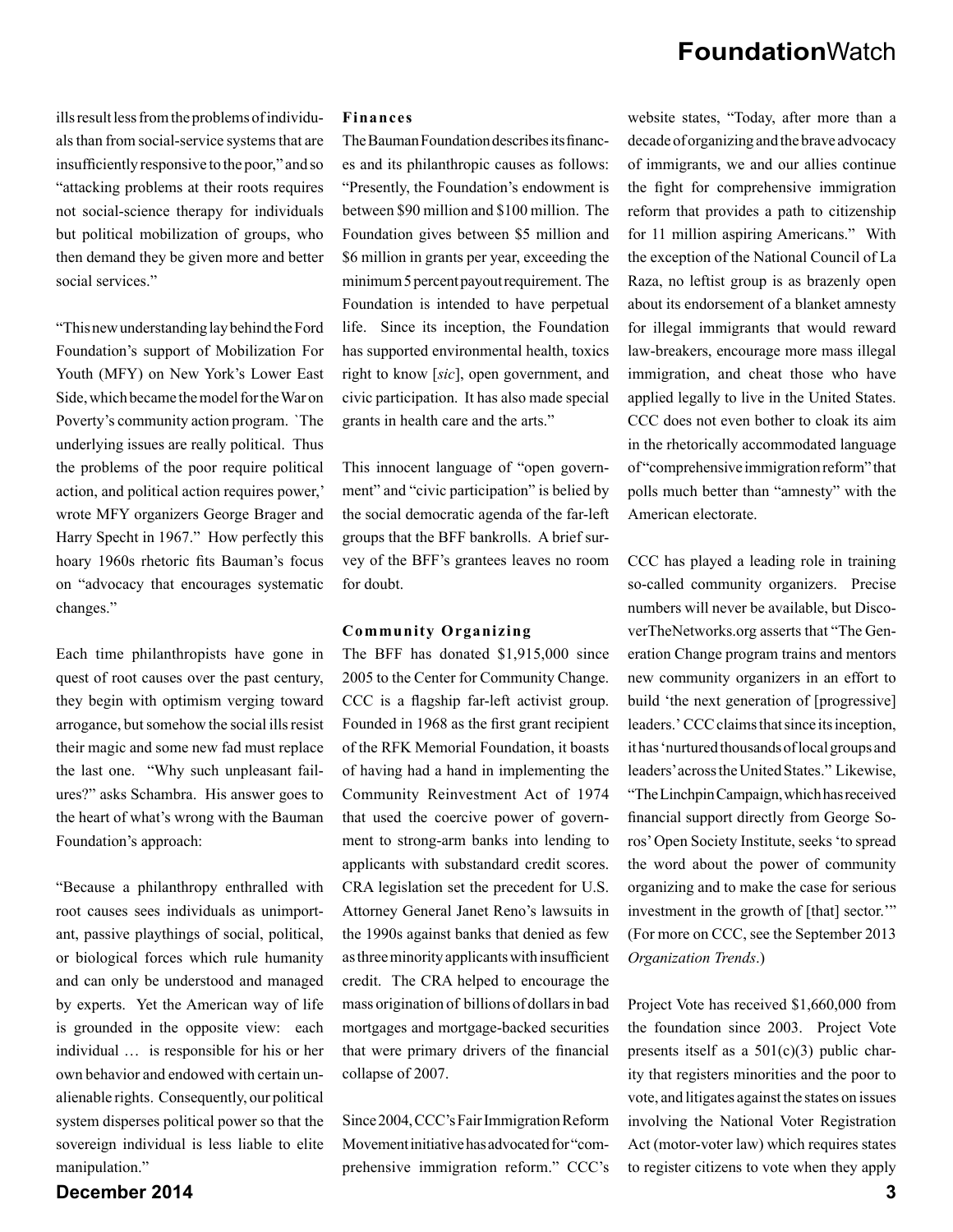for a driver's license or public assistance. Actually, the group was the registration mechanism behind ACORN, the group sued for fraudulently registering voters in dozens of states in 2004 and 2008.

Project Vote made national news in 2008 when, according to DiscoverTheNetworks. org, "Barack Obama's presidential campaign furnished Project Vote with a list of donors who had already contributed (to the campaign) the maximum amount of money permitted by law. Anita MonCrief, a former Washington, D.C. staffer for Project Vote, later revealed that her organization had contacted these big donors and urged them to give money to Project Vote—money which could then be funneled directly into the Obama campaign coffers, thereby evading electionlaw limits on campaign contributions."

Project Vote was also implicated in the socalled Teamstergate scandal of 1996 that DiscoverTheNetworks.org describes as "a criminal conspiracy to embezzle funds from the Teamster treasury, launder them through outside organizations, and then siphon them back into the re-election war chest of Teamsters President Ron Carey in 1996. According to trial testimony, the operation was approved by high-level White House and Democratic Party officials."

American Institute for Social Justice (AISJ) received \$450,000 from the BFF in a series of grants beginning in 2005. Now defunct, AISJ was one of the four primary arms of the ACORN activist network. AISJ presented itself as a defender of the poor and declared, "AISJ has provided extensive training, research, and campaign assistance to the staff and leaders of many different community groups. The AISJ has developed a model to involve people in community activity by focusing on the issues of greatest local concern such as city services, drugs, crime,

housing, jobs, access to healthcare, and schools. The AISJ trains people on how to approach these issues and develop campaigns into winnable changes."

However, as journalist Kevin Mooney wrote for Breitbart News in 2010, the AISJ "deserves greater scrutiny and attention in this area. Over \$53 million was transferred between ACORN and AISJ from 2000-2004, according to a report from the House Oversight Committee. …. ACORN was also on the receiving end of a \$4,952,288 grant from AISJ, according to the Institute's 990 tax form for 2006. This is instructive because AISJ itself received almost \$4 million from ACORN Housing Corp. (AHC) between 2000 and 2006, tax documents show."

Mooney goes on to explain that, in essence, a tax-deductible conduit had been set up between AISJ and Citizen Consulting Inc. (CCI) in order to provide a tax-deductible conduit to fund the main branch of ACORN. CCI was the financial heart of the ACORN network, handling the financial affairs of many of the 370 identified affiliates of ACORN.

CRC senior editor Matthew Vadum, whose book on ACORN, *Subversion Inc.*, was published in 2011 by WND Books, remarked of the AISJ's money shuffling: "The money" flowing to AISJ from ACORN Housing should be a huge red flag for investigators because almost all the federal money that the ACORN network receives goes into its housing affiliate. ...So it's entirely possible that when money was being transferred to the national ACORN organization from AISJ, taxpayer money designated for nonpartisan purposes might have been used for blatantly partisan purposes. These transfers are extremely suspicious. This is the type of financial activity that we see with organized crime and it should be investigated."

Although the specific catalyst for the defunding of ACORN was a series of embarrassing videos showing ACORN employees urging the commission of criminal acts, congressional investigators cited the AISJto-CCI-to-ACORN conduit as one of many reasons for Congress to end all taxpayer funded support to ACORN (which it did in 2010); another reason was the hundreds of thousands of fraudulent voter registrations and voter fraud lawsuits that blighted the 2008 presidential election.

For their part, many of ACORN's subsidiary groups merely reformed under different names and continue to the present day with their taxpayer funded electioneering and community organizing activities. (For more on AISJ and ACORN, see *Organization Trends*, May 2011.)

The BFF has donated \$365,000 since 2004 to the Advancement Project. The group focuses on three major areas: achieving greater community involvement in the redistricting process, restoring the right to vote to felons, fighting voter ID laws, and the universal registration of all citizens by means of a single national legal code for holding elections. If Advancement Project policies became law, the constitutionally enumerated power of redistricting would pass out of the hands of the people's representatives in the state legislatures and into the hands of unelected and unaccountable federal bureaucrats. Universal registration would in practice mean that voter fraud laws would be unenforceable, and the states' power to manage their own elections would be forfeited to the federal government. Likewise, voter fraud cases are difficult to prosecute in the absence of voter ID laws. The Advancement Project fights them in spite of the fact that states with voter ID laws provide free photo IDs to all, usually on the spot with any new voter registration. (For more on the Advancement Project, see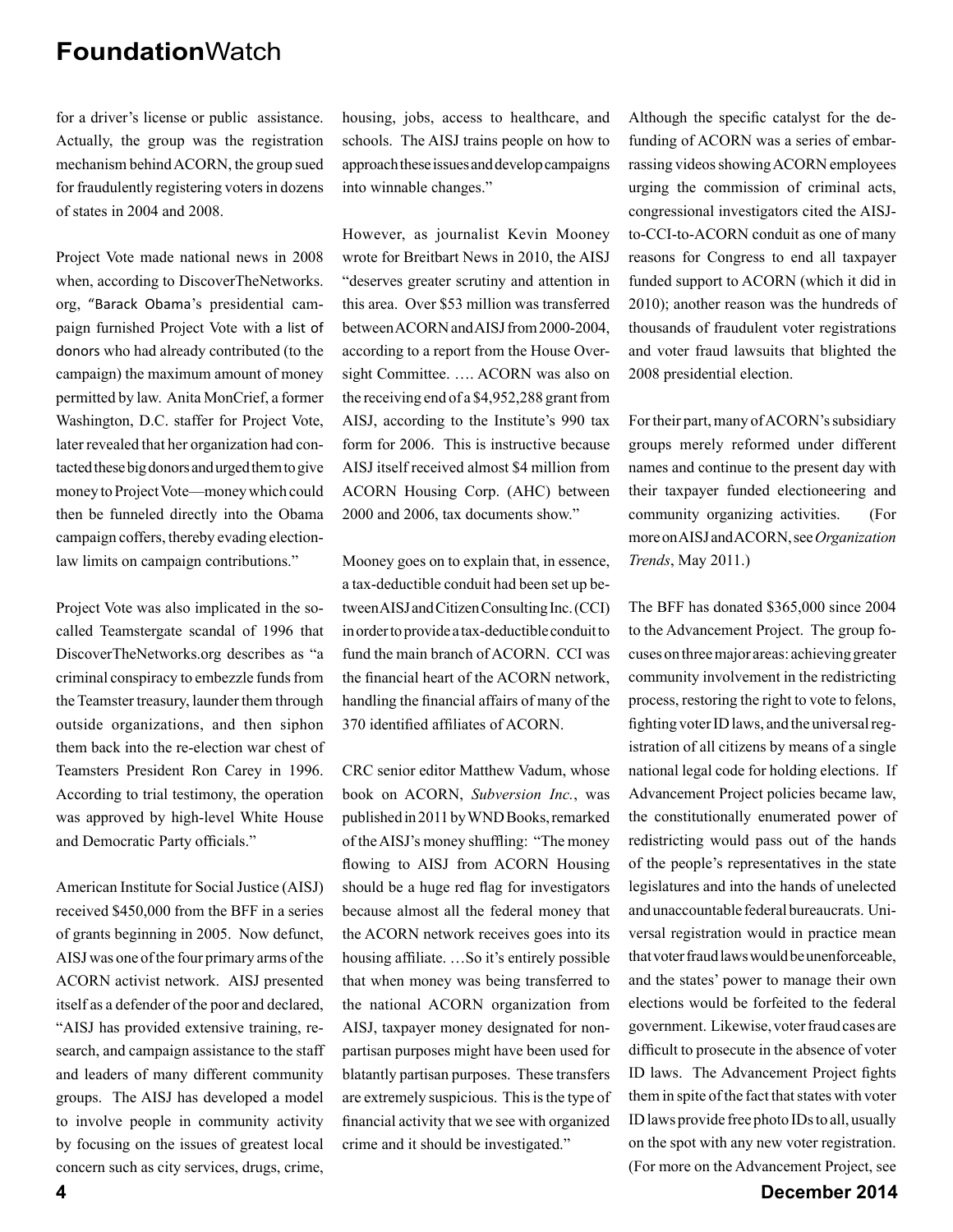#### *Organization Trends*, May 2012.)

The AP claims credit for pushing Eric Holder's DOJ in 2012 to block Florida's duly enacted law to purge non-citizens and the deceased from its voter rolls. Many states have laws that require a biennial purging of citizens who have died or moved to other states, and there are an estimated one million non-citizens registered to vote in the United States, but the Left sees any sort of ballot integrity law as voter suppression of minority groups. DiscoverTheNetworks reports, "In May 2012 the Department of Justice (DoJ) complied with the Advancement Project's request and ordered Florida to halt the name purge. When Florida secretary of state Ken Detzner defied the DoJ mandate (saying "we have an obligation to make sure the voter rolls are accurate and ... ineligible voters cannot vote"), AP co-director Judith Browne Dianis accused him of being 'recalcitrant<sup>"</sup>

Since 2004 the BFF has donated \$150,000 to the Gamaliel Foundation, a radical community organizing group that "worms its way into church congregations and uses the 'inyour-face' tactics espoused by community organizing guru Saul Alinsky to incite church members to agitate for socialism," according to a Capital Research Center profile. "Worse, Gamaliel indoctrinates its own community organizers in creepy cult-like teachings and deceives church congregations about its real motives." Gamaliel is also famous for its ties to Obama's early days as a community organizer in Chicago in the early 1980s. Obama conducted trainings for Gamaliel staff and named Gamaliel as a consultant to his Developing Communities Project when he embarked upon law school. (For more on the Gamaliel Foundation, see *Foundation Watch*, July 2010.)

**December 2014 5** The BFF has donated \$500,000 since 2010 to

the Brennan Center for Justice. The BCJ subscribes to an extreme activist jurisprudence that first came to prominence in President Woodrow Wilson's "What is Progress?" speech that elaborated the concept of "the living constitution." Proponents of the living constitution hold that the principles of the Declaration, the federalist doctrine of



**Gary D. Bass, executive director of the Bauman Family Foundation**

narrowly circumscribed powers, and the Constitution's system of checks and balances are outdated and optional, unless they can be harnessed to achieve what Wilson called "the common task and purpose" of the evolving social organism. In this view, the Constitution has no fixed meaning or principles, but means whatever Supreme Court judges deem to be in the economic or social interest of the country. The radically egalitarian goal of far-left jurisprudence is to invoke the General Welfare clause and the rhetoric of the common good in order to legitimate government regulation of markets, social institutions, and individual freedoms at a level sufficient to guarantee that the genuinely democratic principle of equality before the law is subordinated to equality of results.

Traditional due process is to be replaced by what leftist scholars euphemistically call "substantive due process." For more on the Brennan Center, see *Organization Trends*, April 2014.)

Other Bauman Foundation grantees include PICO National Network (\$80,000 in 2012), US Action Education Fund (\$1,580,000 since 2003), National Council of La Raza (\$275,000 in 2012), and the Institute for Agriculture and Trade Policy, which used to be run by leftist Minnesota Secretary of State Mark Ritchie (\$400,000 since 2001).

The BFF has helped to generate the torrent of "dark money" flows that the far-left hypocritically bemoans. For instance, the BFF has donated \$6,265,000 since 2004 to the Tides Foundation and \$2,665,000 since 2006 to Rockefeller Philanthropy Advisors—both organizations that take such donations and surreptitiously pass them on to other groups. The BFF has also donated to environmental groups seeking to crush the "fossil fuel" industries. The BFF donated \$5,060,000 since 2001 to the Natural Resources Defense Council (NRDC) and \$500,000 since 2002 to the League of Conservation Voters. The BFF also supports extreme labor groups that seek to implement "card check" legislation (which would take away the secret ballot when workers decide whether to unionize) and that lobby to enact job-killing minimum wage hikes for the self-interested reason that union pay raises are often automatically triggered by minimum wage hikes. The BFF has donated to the union front groups Working America (\$250,000 since 2010) and to Working America Education Fund (\$600,000 since 2009).

#### **Management**

The Bauman Foundation's website states that Lionel Bauman's daughter, Patricia Bauman, "became the Foundation's first President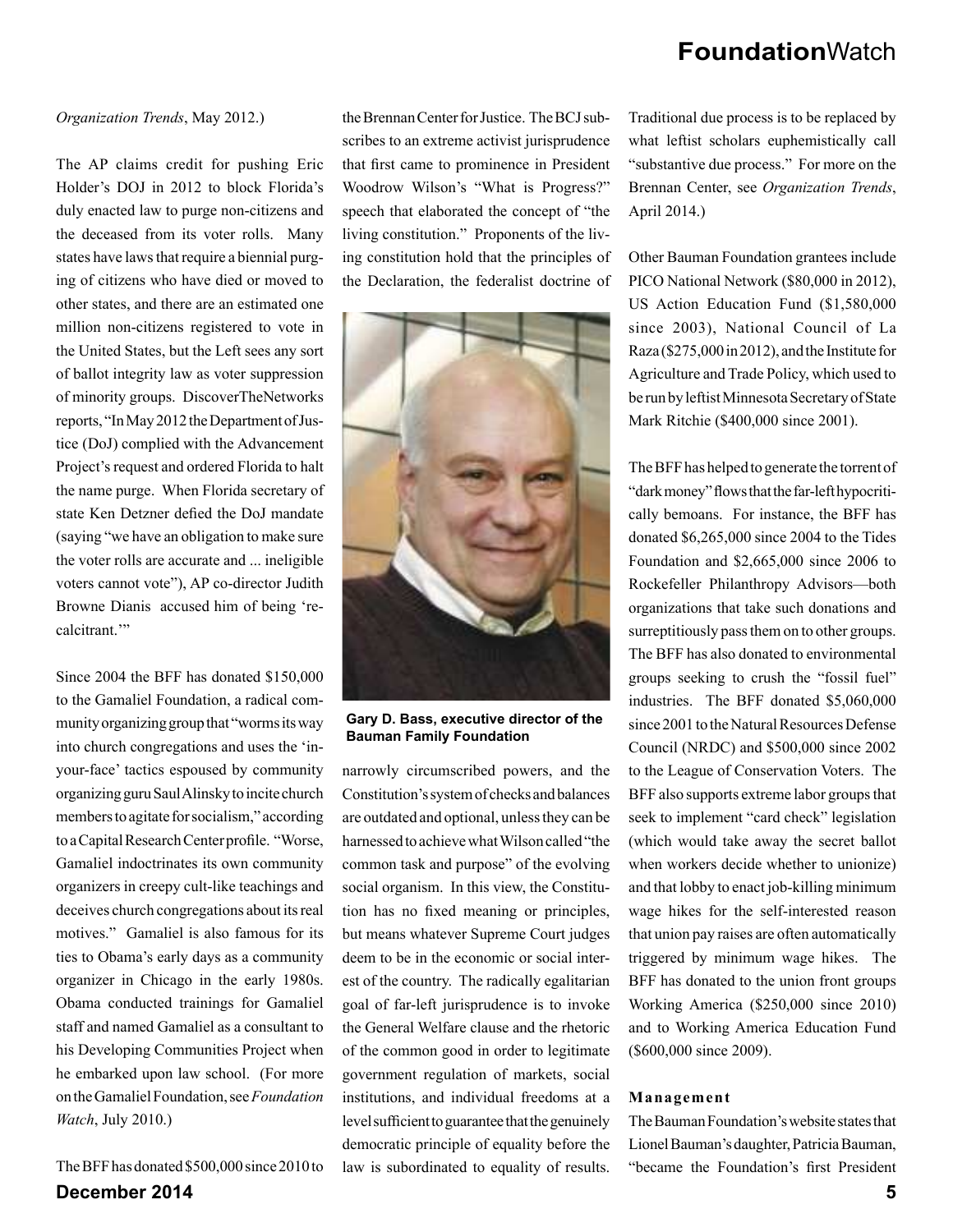and Co-Director, along with her husband John Landrum Bryant, Vice-President and Co-Director." Although they are millionaires, they pay themselves generously. The foundation's most recent tax filings show her total compensation as \$230,000 and his as \$105,800 (they both claim to work 40 hours a week for the foundation).

Patricia Bauman has degrees from Radcliffe and Georgetown University's law school and is an especially powerful and influential leader of the Left. Her personal political giving has gone to such left-wing politicians as Sherrod Brown, Hillary Clinton, Howard Dean, John Edwards, Russ Feingold, Al Gore, Kweisi Mfume, and Barack Obama.

She is vice chairman of the Democracy Alliance, a secretive funding group founded by George Soros that has steered at least \$500 million into liberal and pro-Democratic Party groups (see *Foundation Watch,* November 2014). She co-chairs the board of Catalist—arguably the Left's most powerful electoral weapon—with the AFL-CIO's political director, Michael Podhorzer. The for-profit (and therefore non-disclosing) Catalist is a state-of-the-art data firm that services both "nonpartisan" radical groups and every would-be Democrat officeholder who can afford it, including President Obama. It was founded by President Clinton's most notorious aide, Harold Ickes (see *Organization Trends,* November 2012).

Patricia Bauman also serves as co-chair of the Brennan Center for Justice, which leads the Left's assault on voter ID laws (see *Organization Trends,* April 2014). She is a vice chair of the Natural Resources Defense Council, and was a founding donor and advisory council member of J Street, which describes itself as "the political arm of the pro-Israel, pro-peace movement." J Street has featured Obama administration speakers like White House aide Valerie Jarrett and Vice President Joe Biden at its meetings, reports DiscoverTheNetworks, and has criticized Israeli efforts to topple the terrorist group Hamas, because it "has been the government, law and order, and service provider since it won the [Palestinian] elections in January 2006."

In July 2011, Gary D. Bass was named executive director. He previously ran the left-wing advocacy group OMB Watch, which he founded in 1983, and he remains "an affiliated professor at Georgetown University's Public Policy Institute where he teaches about nonprofit advocacy and social change." His writings at the Huffington Post reveal him to be a tax, spend, and tax some more liberal adherent of Keynesian economic stimulus spending. His writings offer pronouncements, rather than arguments, against low tax, pro-growth policies and supply-side economics.

The foundation's board includes, in addition to Patricia Bauman, two other family members, Amy and Jessica Bauman, the former a clinical social worker and the latter a theater director.

Deepak Bhargava, executive director of the Center for Community Change, also serves on the board. On Dec. 1, 2007, CCC put on a major forum for community organizers from across the U.S. Bhargava went on stage to introduce the keynote speaker, Barack Obama, and asserted that America is "a society that is still deeply structured by racism and sexism." He then elicited from Obama a pledge that if elected president in 2008, he would call upon CCC and other community-organizing groups to "help [the new administration] shape the agenda."

Bhargava's Huffington Post writings are

redolent of redistributive central economic planning and the Marxist rhetoric of class warfare. This rhetoric is merely a tactic in Bhargava's far-left quest to enable the administrative state to encroach upon the selfdetermination of the state governments and the freedom of civil society, and ultimately to supplant the genuinely democratic vision of justice as equality before the law with a socialist equality of outcome.

The foundation's remaining board members are:

\* David Brock (head of Media Matters for America and the left-wing super PAC American Bridge 21<sup>st</sup> Century; see the December 2014 *Organization Trends*).

\* Marcia Avner (a consultant and author of *The Lobbying and Advocacy Handbook for Nonprofi t Organizations*).

\* Anne Bartley (a human rights "activist and funder" who helped found the union get-outthe-vote group America Coming Together and the shadowy billionaire funders' group Democracy Alliance; she also serves on the boards of Rockefeller Philanthropy Advisors, America Votes, and the Rockefeller Brothers Fund).

\* John Landrum Bryant (Patricia Bauman's husband; oversees the foundation's investments and "is a polymath designer of jewelry, furniture, lighting and bath and home accessories"; in 2012 he was sued for \$6 million over sexual harassment allegations made by a 24-year-old immigrant maid, who said he was ordered to strip to his underwear and give Bryant a massage).

\* Anne Hess (a philanthropist and political activist in New York City who is co-founder and current co-chair of MADRE, an orga-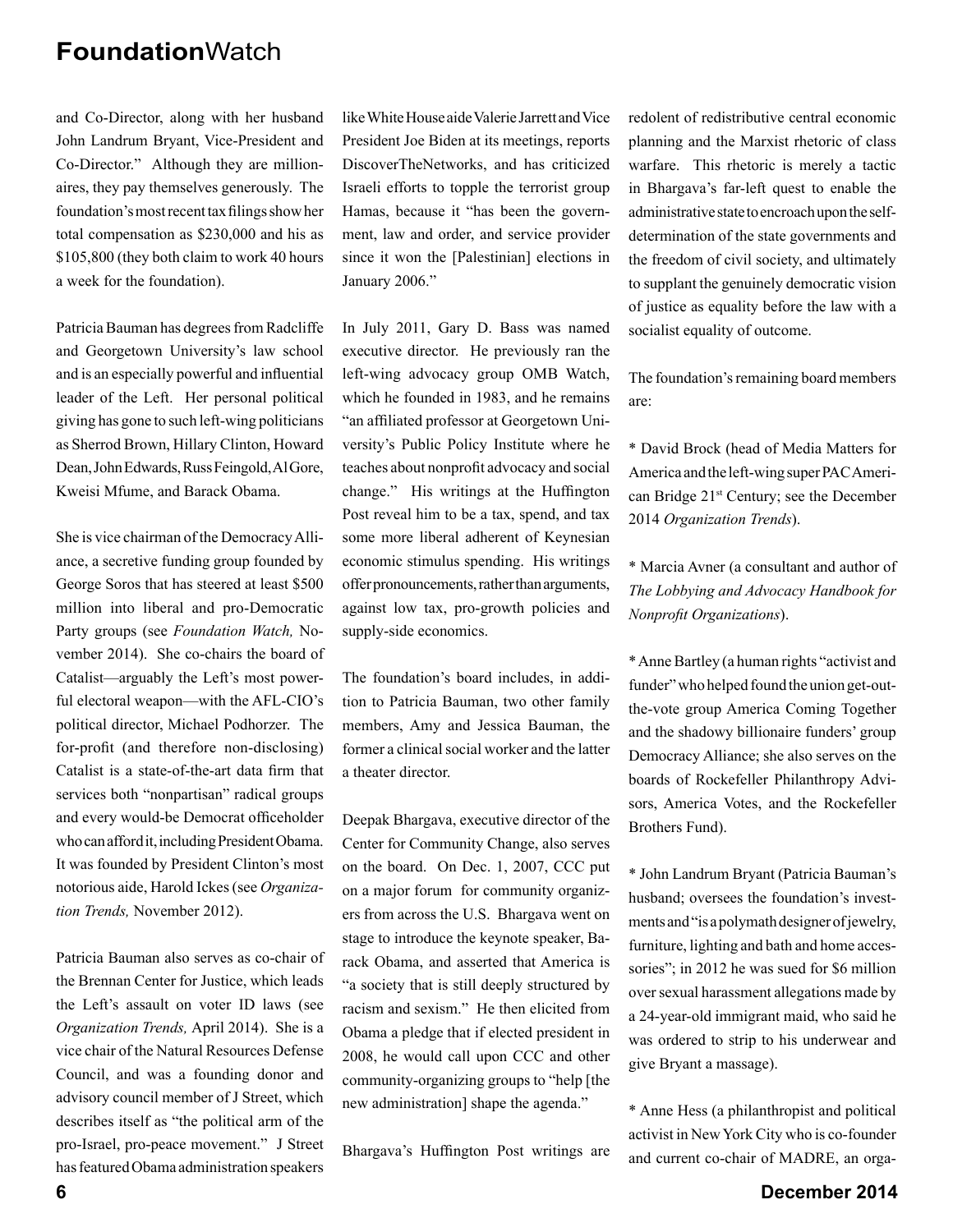nization that offers technical assistance and direct support to women's groups all over the world).

\* Kevin W. Irwin (a professor at the Catholic University of America and co-editor of the Georgetown University Press volume, *Preserving the Creation: Environmental Theology and Ethics*, to which he contributed an essay on the sacramentality of creation and the role of creation in liturgy and sacraments).

\* The Rev. Walter G. Lewis (a Catholic priest of the Diocese of Richmond who reportedly "managed multimillion dollar development programs and supervised construction of two large church and school projects").

\* Gerald Torres (a professor at the University of Texas Law School "and a leading figure in critical race theory" as well as "an expert in agricultural and environmental law"; he was "honored with the 2004 Legal Service Award from the Mexican American Legal Defense and Educational Fund [MALDEF]" and is "Chair of the Advancement Project and a Trustee of the Natural Resources Defense Council").

#### **Conclusion**

The Bauman Family Foundation financially supports the full-range of far-left agenda items, such as open borders amnesty, doing away with any sort of Voter ID and ballot integrity laws, doing away with the secret ballot when workers vote whether to unionize ("card check"), and the extreme environmental demand to eliminate the "fossil fuels" industry. The leadership of the BFF advances the social justice ideology of the many community organizing groups that it supports. Its primary goal is to achieve "the values of a true democratic society—the common good and general welfare, as articulated in the Constitution."

Of course, the common good has been the general aim of any free and law-governed society that ever existed; the practical question is how the common good can be realized. How does a premier funder of numerous community organizing groups like the Bauman Foundation understand the common good and general welfare? The generic term 'Community Organizer' signifies that the whole of civil society—families, schools, autonomous social institutions, corporations, small businesses, and free-markets—must be organized from the outside for the sake of the leftist vision of the common good, understood as equality of result. The very term implies that social and economic inequality cannot be helped by local self-government, the spontaneous emergence of social institutions, and the creative destruction of free markets that have been the glory of America since her founding.

The community organizer aspires to supplant the American political system of ordered liberty under constitutional limits with a comprehensive regulatory state. What animates the grantees of the Bauman Family Foundation is an ideologically driven desire to generate not equality of opportunity through increased social spending and educational programs, but a radically egalitarian equality of results through legislation and, when possible, regulatory fiat. This is what becomes of the common good and democratic equality before the law in the extreme progressive vision of the political community.

*Jonathan M. Hanen is a freelance writer and political consultant based in Washington, D.C. A native of Connecticut, he earned his Ph.D. in philosophy from Boston University.*

*FW*

**Please consider contributing to the Capital Research Center.**

We need your help in the current difficult **economic climate to continue our important research.** 

**Your contribution to advance our watchdog work is deeply appreciated.** 

**Many thanks.** 

**Terrence Scanlon President**

### **December 2014 7**